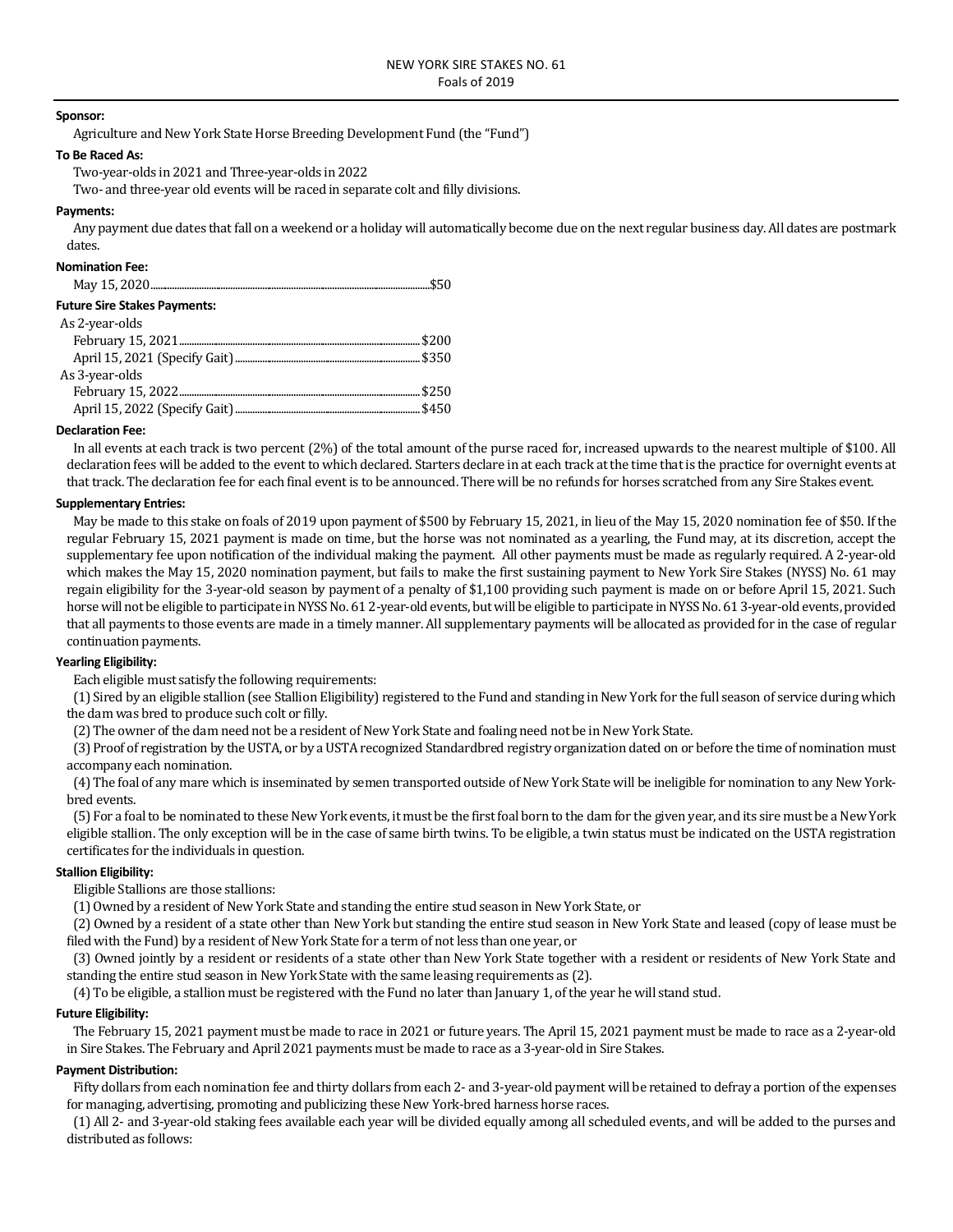(a) the 2- and 3-year-old February 15 fees will be divided equally between trot and pace divisions for colts and equally between trot and pace divisions for fillies.

(b) the 2- and 3-year-old April 15 payment will follow the horse by sex and gait.

(2) New York Sire Stakes Fund monies will be divided each year in accordance with ratios established by the Fund.

# **Racing Conditions:**

(1) Each race to be held in one dash at one mile.

(2) A NYSS final or consolation race, if scheduled, for 2- and 3-year-olds who participated in NYSS No. 61. Horses will be segregated by sex and gait in all events. Eligibility to these Championship events will be determined on a point basis. Points will be earned in legs of NYSS No. 61 raced at the participating pari-mutuel tracks and will be awarded as follows: 50 points for winning a leg, 25 points for placing second, 12 points for placing third, 8 points for placing fourth, and 5 points for placing fifth. The said horse would receive points according to its official finish, regardless of how many horses finish the race. A horse must finish the race to earn points, unless the race is cancelled (see race condition #13, cancellation). Recalls – recalls in a NYSS race would be for the following reasons: Broken equipment, interference behind the starting gate, a horse falling before the word "go" is given, a horse scoring ahead of the gate or a horse assuming incorrect post position, or malfunction of the starting gate.

(3) All Sire Stakes events at each sex, age and gait shall be limited to as many starters as can be drawn to post in the first tier. Trailers will not be permitted to start in any New York Sire Stakes event. (Trailers are permitted to start at county fair events.) All owner entries must be split into different divisions for all Sire Stakes, if possible. No more than two entries from a common owner will be permitted in the same final or consolation, if scheduled. If an owner is affected by this condition, eligibility will be determined for those horses, with three or more starts, on highest points earned. Any horse that changes owner within 30 days before the date of entry (draw date) for NYSS final or consolations, if scheduled, must get those changes approved by the Fund or its designee to be able to race in the finals or consolations.

(4) Sire Stakes races will be divided into divisions in a manner that ensures fields of equal size. When the number of horses entered into an event does not divide equally, the fields will not vary in size by more than one horse.

(5) In the event of a dead heat for any position in any leg of NYSS No. 61, points will be split evenly between the horses involved. In the event of a tie for the last entry in the final or consolation, if scheduled, the judges shall draw by lot from among the horses tied in the point standings to determine the final entry.

(6) All horses must enter the finals to race in either the finals or consolations. Consolations may be subject to race at a different venue on a different date. Horses must start in at least three legs to be eligible to the final or consolation race if scheduled (unless removed due to owner conflict as provided in 3 above). Judges official order of finish (points) will be used in determining eligibility to the finals or consolation race if scheduled. The top eight (or nine on a 5/8s or larger track) horses entered will race in the finals. The next eight (nine) horses will make up the consolation. Should there not be enough entries in the box with at least three starts to fill the finals race, the highest point earner which has entered with two starts shall be selected, etc. until there are enough entries to fill the first tier with horses that started in at least one New York Sire Stakes leg. There must be at least 4 horses entered in the consolations, however if there are four horses, the purse may be prorated based on the number of horses entered, unless reduced pursuant to 6 above, at the Fund's discretion. There shall be no consolation race scheduled if less than 4 horses are entered.

(7) All final and consolation races, if scheduled, will race for an announced purse to be determined by the Fund.

(8) No horse is eligible to declare in a NYSS event unless it meets the following:

a) at least one charted satisfactory performance line within 45 days of declaration that meets the following qualifying time standards for its age and gait:

| 1/2 and 5/8 mile Tracks    | 7/8 mile or larger Tracks  |
|----------------------------|----------------------------|
| <b>PACERS</b><br>2 YO 2:03 | 2 YO 2:01<br><b>PACERS</b> |
| 3 YO 2:00                  | 3 YO 1:58                  |
| TROTTERS 2 YO 2:07         | TROTTERS 2 YO 2:05         |
| 3 YO 2:05                  | 3 YO 2:03                  |

Add 7 seconds to the times above to get a mile and 1/16 mile equivalent. Charted track allowances may be used to meet the time standards. b) and, the horse must not have consecutive breaks in its last two charted performance lines. If the horse does have two consecutive breaks, the horse must requalify and show a satisfactory charted performance line in the pertinent NYSS qualifying time, without a break, before being entered in a NYSS event. If the break was an equipment break or caused by interference, (ix) or driver caused the break, (dx), the break will not be counted against the horse. Also, any horse with one break that has been declared in before its second consecutive break will continue to be eligible to that declared event. Eligibility to subsequent events will be determined by a satisfactory performance, without a break, in said NYSS event. Officially charted workouts before the judges will not be allowed as a satisfactory charted line.

(9) Paddock time for the arrival of horses is one hour before the scheduled post time (excluding horses receiving lasix). Any trainer with a horse that is late to the paddock for a bona fide reason must contact the presiding judge before paddock time and receive permission to be late. In any event, the horse must be in the paddock at least 30 minutes before the scheduled post time of that race, or the horse shall be scratched by the presiding judge.

**(10) Race Day Testing:** All horses competing in any NYSS No. 61 event will be subject to race day testing for impermissible administration of a drug or other substance to the horse. The testing may also include total carbon dioxide testing (TCO2). Such tests may be administered on a pre- or post-race basis. In the instance of a post-race test, the horse being tested must stand at rest for a minimum of one hour after such horse has raced. Blood samples shall be obtained from each horse tested by a veterinarian or technician licensed by New York State to perform such tasks. Failure to present a horse for testing may be cause for forfeiture of purse earnings. The testing shall be performed in a laboratory approved by the Fund. Samples shall be taken in accordance with the procedures found in 9 NYCRR 4120.17(b), and for the purposes of this condition, all references to the "Commission" in that rule shall be considered references to the Fund. Prohibited substances include those substances listed in 9 NYCRR 4120.17(c), and for the purposes of this condition, all references to the "Commission" in that rule shall be considered references to the Fund.

When a horse tests positive for an impermissible substance and/or the TCO2 blood level, based upon the above criteria, equals or exceeds thirty-seven (37) millimoles per liter, or thirty-nine (39) millimoles per liter for horses administered furosemide (Lasix), the following penalties shall be incurred:

(a) Said horse shall be disqualified from any purse winnings in the race in question and said purse monies shall be redistributed.

(b) Said horse shall be disqualified from participation in any New York Sire Stakes event, including the final and consolation, should there be one, for a period of sixty (60) days from the day of violation.